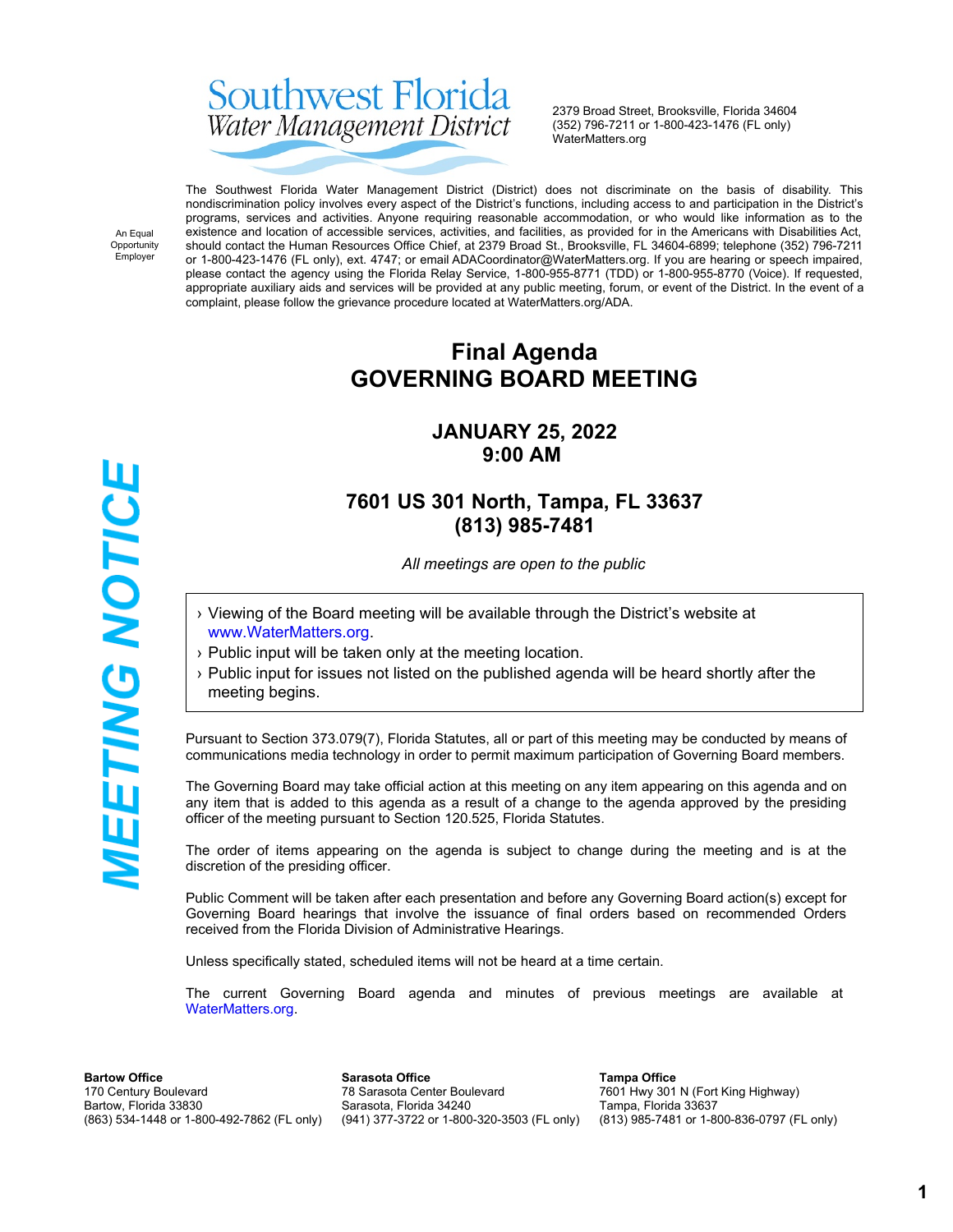# **1. CONVENE PUBLIC MEETING**

- 1.1 Call to Order
- 1.2 Invocation and Pledge of Allegiance
- 1.3 Employee Recognition
- 1.4 Additions/Deletions to Agenda
- 1.5 Public Input for Issues Not Listed on the Published Agenda

# **2. CONSENT AGENDA**

- 2.1 **Finance/Outreach and Planning Committee:** Resolution No. 22-01, Commending James G. Murphy for His Service as a Member of the Southwest Florida Water Management District Governing Board
- 2.2 **Finance/Outreach and Planning Committee:** Resolution No. 22-02, Commending Roger Germann for His Service as a Member of the Southwest Florida Water Management District Governing Board
- 2.3 **Finance/Outreach and Planning Committee:** Office of Inspector General Calendar Year 2022 Audit Plan
- 2.4 **Finance/Outreach and Planning Committee:** Budget Transfer for Retiring End of Life Systems
- 2.5 **Resource Management Committee:** FARMS Lykes Bros. Inc., Lake Placid Grove Phase 3 (H799), Highlands County
- 2.6 **General Counsel's Report:** Corrected Deed of Conservation Easement for Horse Creek Mitigation Bank - Environmental Resource Permit No. 43041539.000 - DeSoto County
- 2.7 **General Counsel's Report:** Authorization to Issue Administrative Complaint and Order Inverness Village 4 Residential Subdivision - Unauthorized Construction Activities - CT No. 415879 - Citrus County
- 2.8 **Executive Director's Report:** Approve Governing Board Minutes December 14, 2021

#### **3. FINANCE/OUTREACH AND PLANNING COMMITTEE**

- 3.1 **Discussion:** Information Item: Consent Item(s) Moved to Discussion
- 3.2 **Discussion:** Action Item: Investment Strategy Quarterly Update
- 3.3 **Discussion:** Information Item: 2022 Consolidated Annual Report
- 3.4 **Submit & File:** Information Item: Budget Transfer Report
- 3.5 **Submit & File:** Information Item: Office of Inspector General Quarterly Update October 1, 2021 to December 31, 2021

#### **4. RESOURCE MANAGEMENT COMMITTEE**

- 4.1 **Discussion:** Information Item: Consent Item(s) Moved to Discussion
- 4.2 **Discussion:** Action Item: McIntosh Park Integrated Water Management Plan Third-Party Review (Q125)